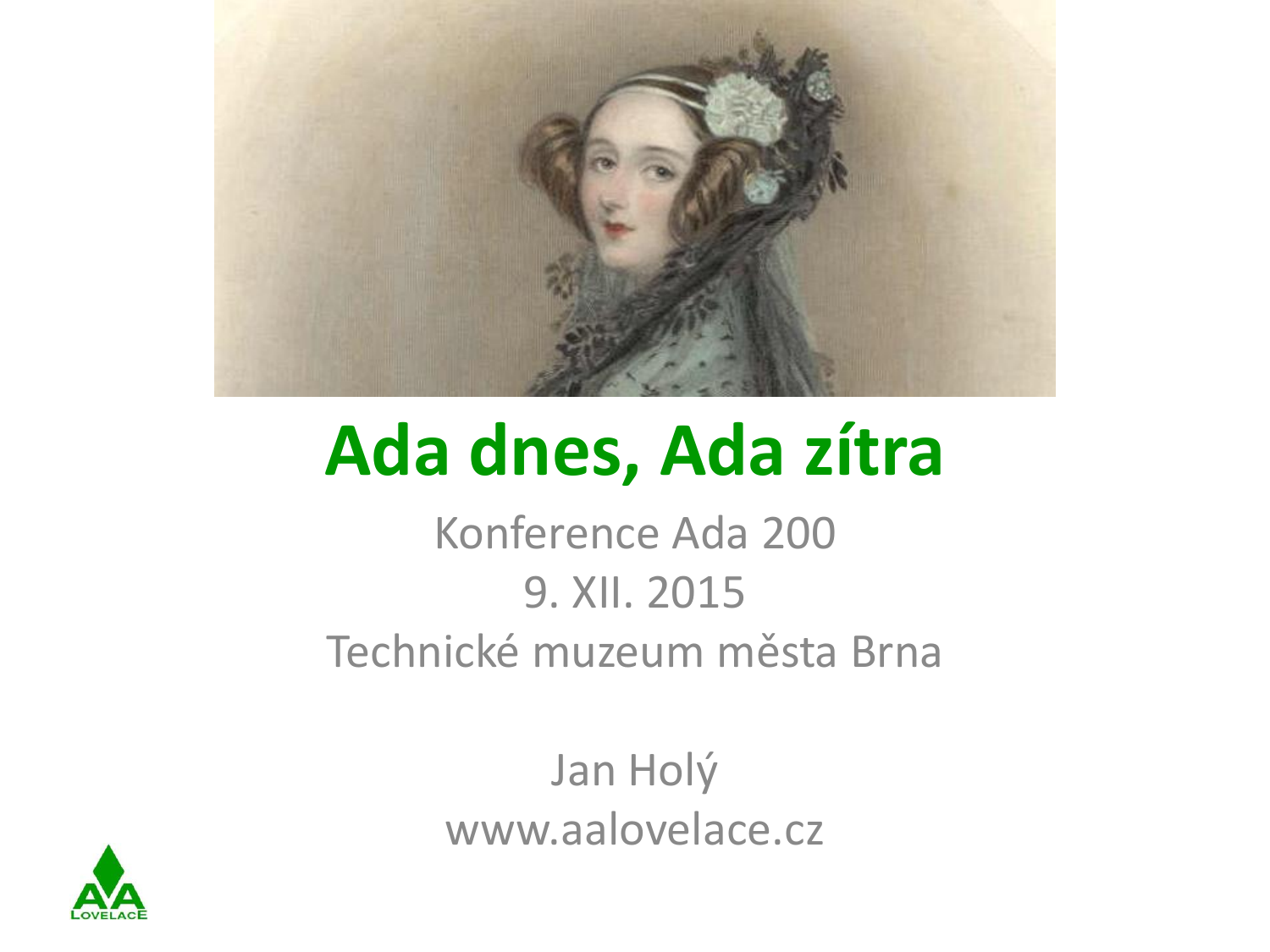### Standardy jazyka Ada

• Ada 2012: ISO/IEC 8652:2012(E)

<http://www.adaic.org/ada-resources/standards/ada12/>

- Ada 2005: ISO/IEC 8652:1995/Amd 1:2007
	- Ada 95: ISO-8652:1995
		- Ada 83
			- ISO 8652:1987

ANSI/MIL-STD-1815A-1983

- Ada Joint Program Office (AJPO)
	- zrušena 1998

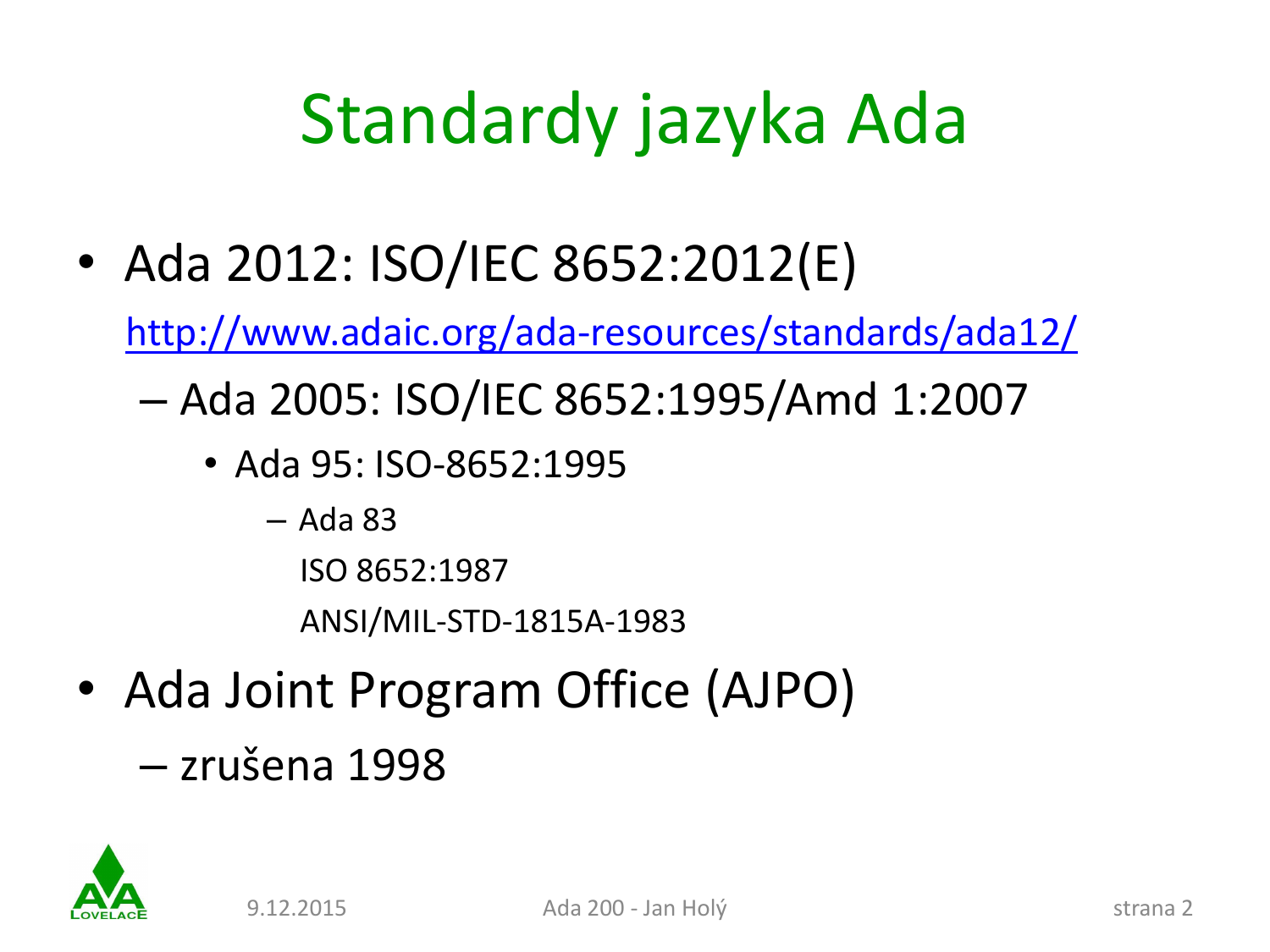- Commercial Aviation
	- Airbus 320, 330, 340, 380
	- Beechjet 400A, Beech Starship I
	- Beriev BE-200 (Russian forest fire patrol plane)
	- Boeing 737-200, -400, -500, -600, -700, -800, 747-400, 757, 767, 777, 787
	- Canadair Regional Jet
	- Embraer CBA-123, CBA-145
	- Fokker F-100
	- Ilyushin 96M
	- $-$  Lockheed-Martin Hercules "hurricane chaser,
	- Saab 2000
	- Tupolev TU-204
	- BARCO Avionics Control Display Manager

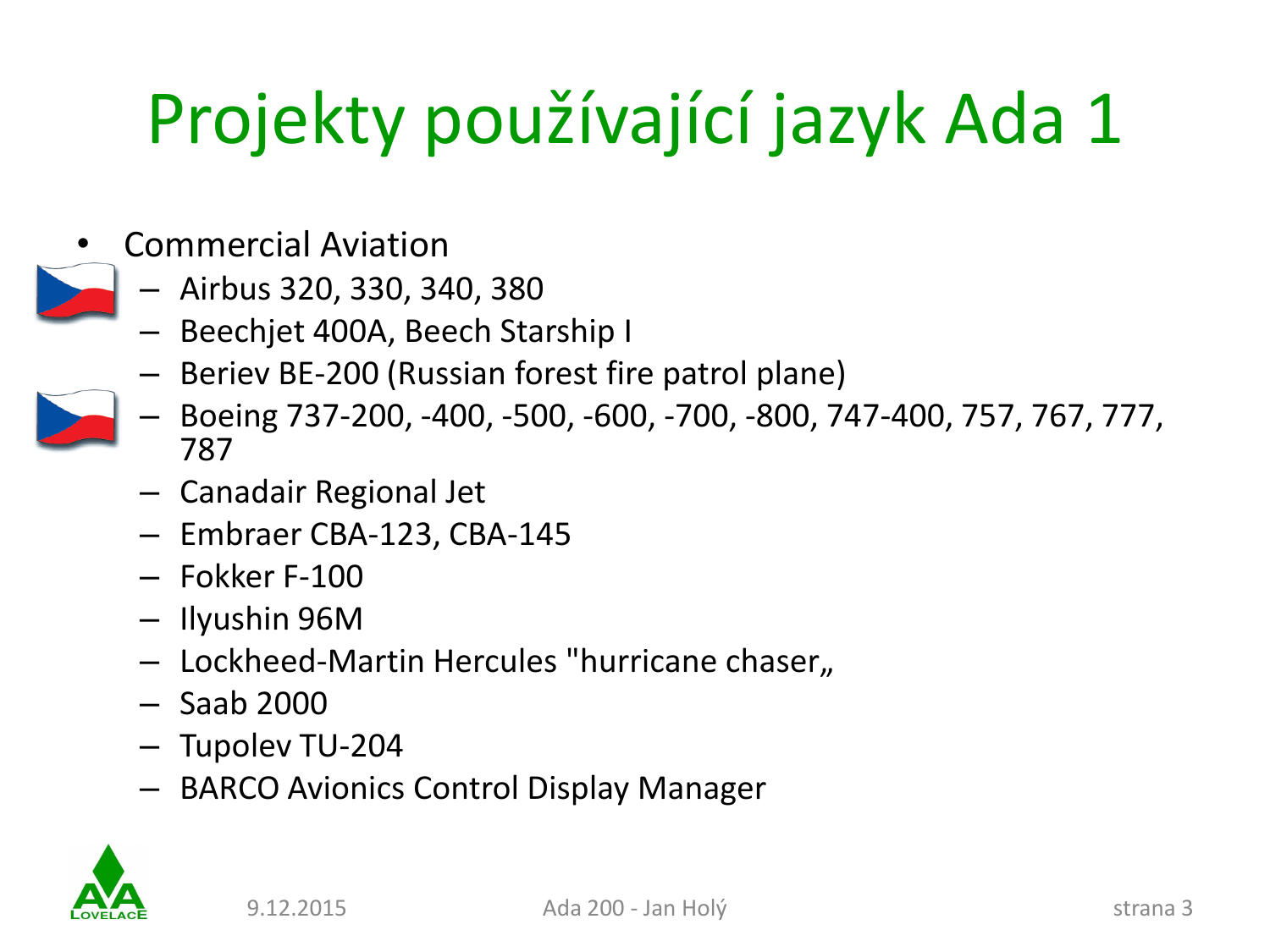- Air Traffic Management Systems
	- včetně České republiky a Maďarska
- Commercial Rockets
	- Ariane 4 & 5, Atlas V, Delta II & IV
- Commercial Imaging Space Vehicles
	- Quickbird, Worldview-1, Worldview-2
- Communication and Navigational Satellites and Receivers
	- Hughes, INMARSAT, Intelsat, NSTAR, PAnAmSat, GPS, ESA, TDRSS

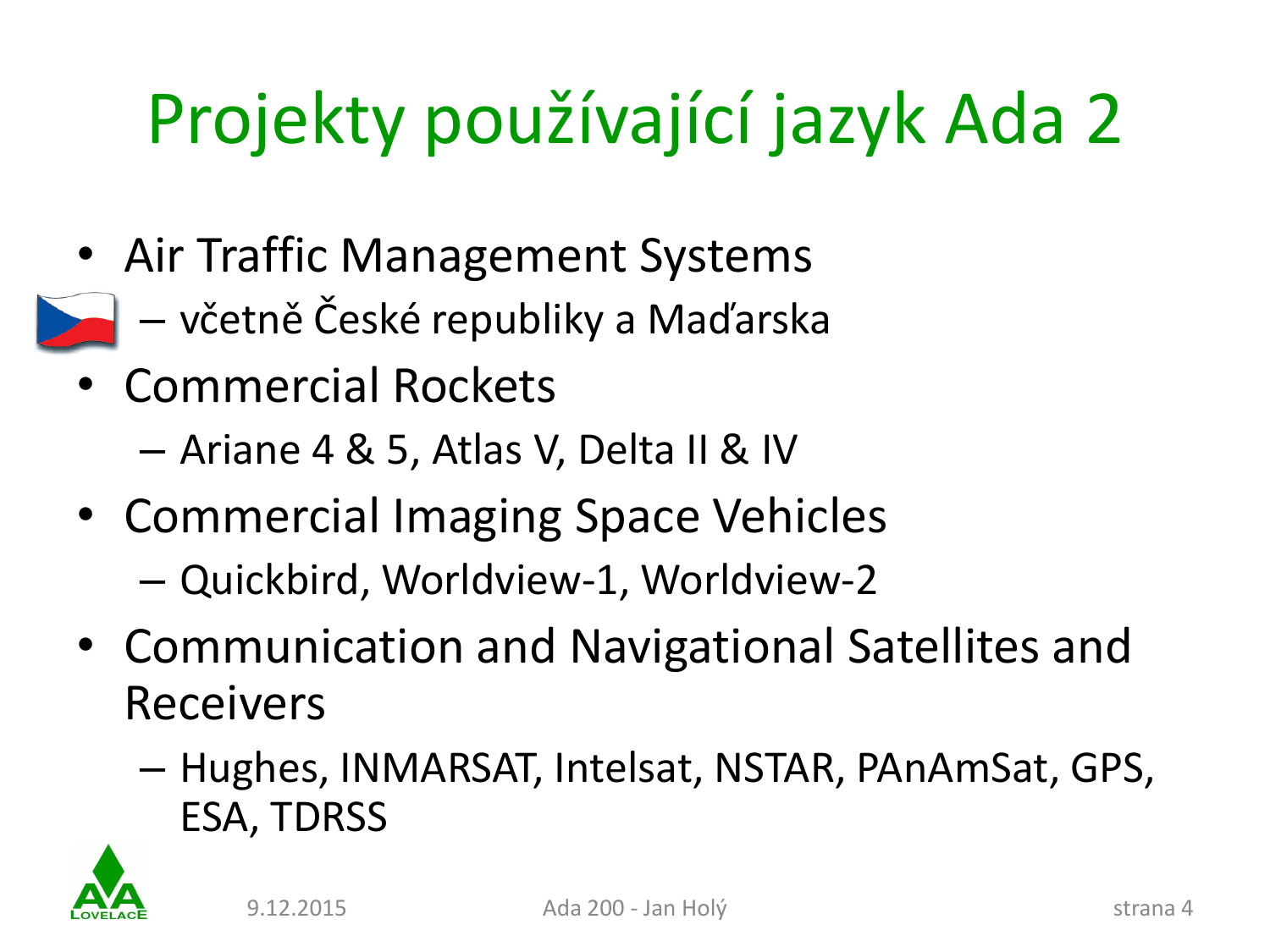- Scientific Space Vehicles
	- Cassini, Chandra, ENVISAT-1
	- ESA: SOHO, GOCE, Huygens, Newton, IST, Mars Express, Beagle2, GRO, Rosetta
	- ISS, Mark IVB
	- NASA: ICESat, EOS, GOES, CloudSat, QuikSCAT
	- NASA/NOAA/USAF NPOESS Preparatory Project
	- Oersted, Roemer (DK), RadarSat (Canada)
	- Sandia Lab Multispectral Thermal Imager
	- UK Space Technology Research Vehicle

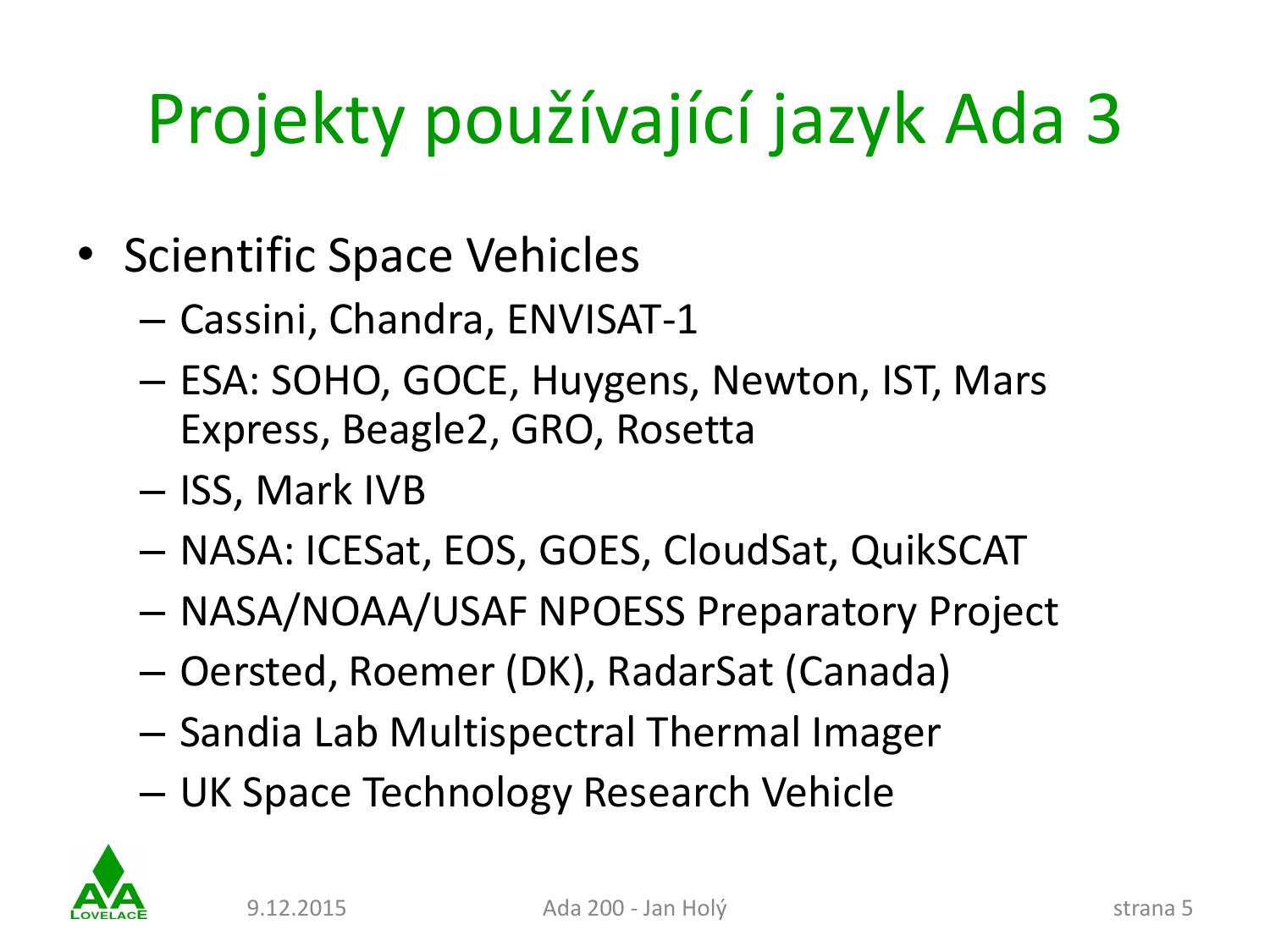- Railway Transportation
	- Metrorail systems (včetně Prahy)
	- Channel Tunnel, ETCS, TGV,
	- Železnice (Francie, Austrálie, Švýcarsko aj.)
- Commercial Shipboard Control Systems – Kingcat Hi-Tech Luxury Catamaran
- Data Communications
	- Nortel Canada, Innocon Airborne
- Television/Entertainment Industry – Canal+, Vision Systems, Times Square Studios

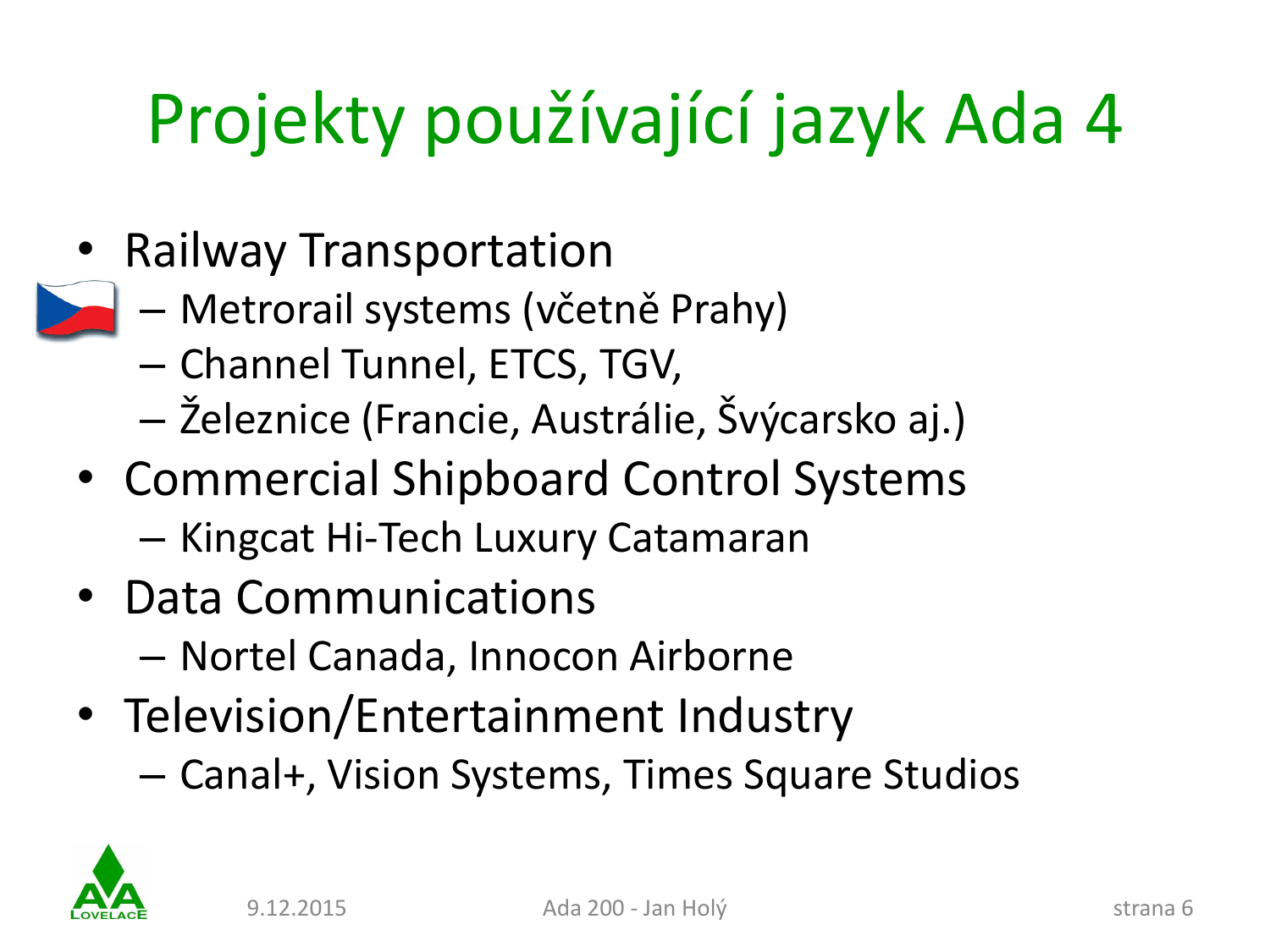- Desktop and Web Applications
- Information Systems
- Banking and Financial Systems
	- At least eight large European financial institutions
- Medical Industry
- General Industry
	- Westinghouse Czech Nuclear Shutdown System
- Military Applications
	- Austrálie, Egypt, Indie, Kanada, Švédsko, Švýcarsko, UK, USA



– JAS39 Gripen, B1-B, C-17, F-16, F-22 a mnoho dalších

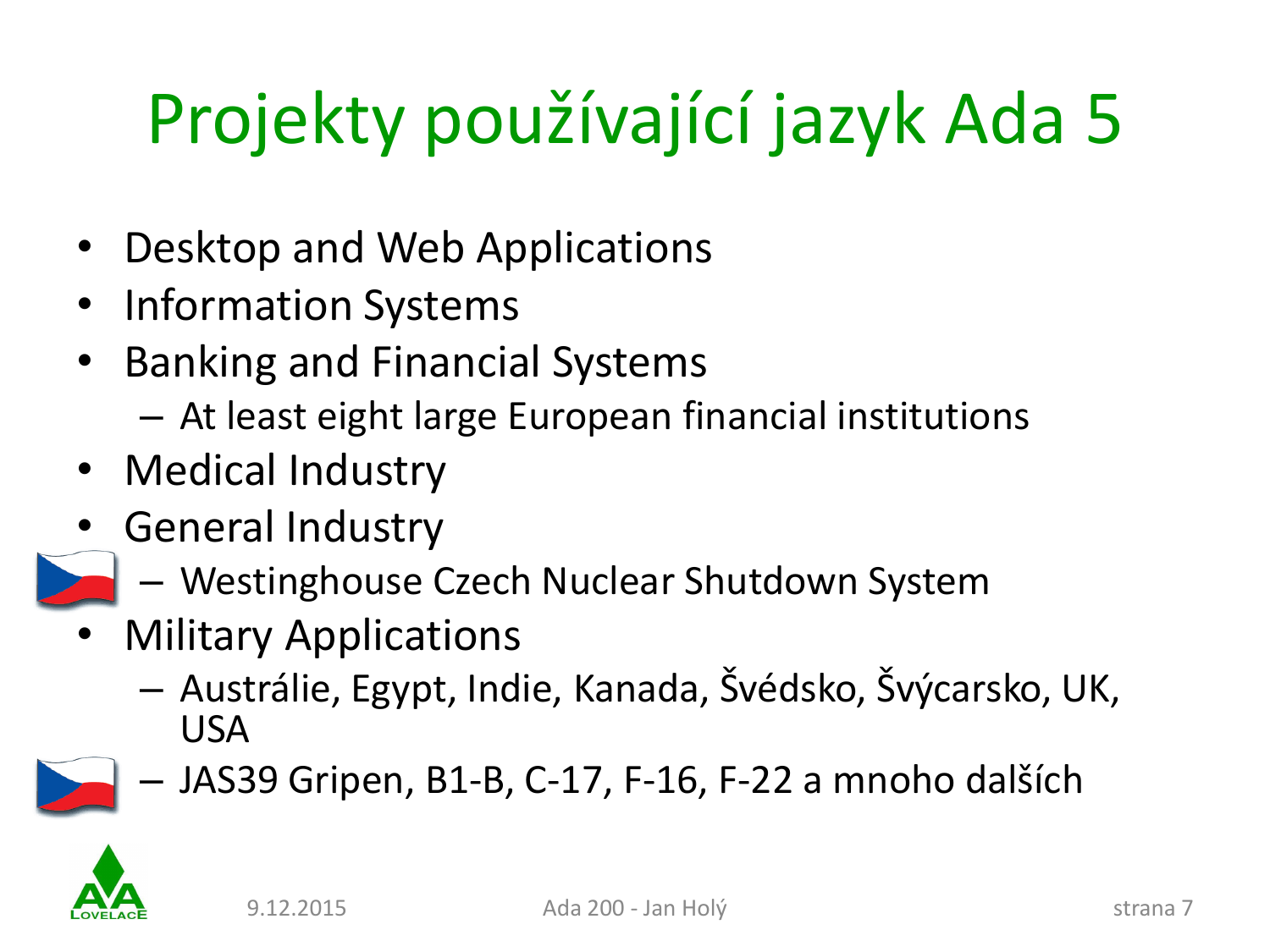### Výuka jazyka Ada

#### <http://www.seas.gwu.edu/~mfeldman/ada-foundation.html>



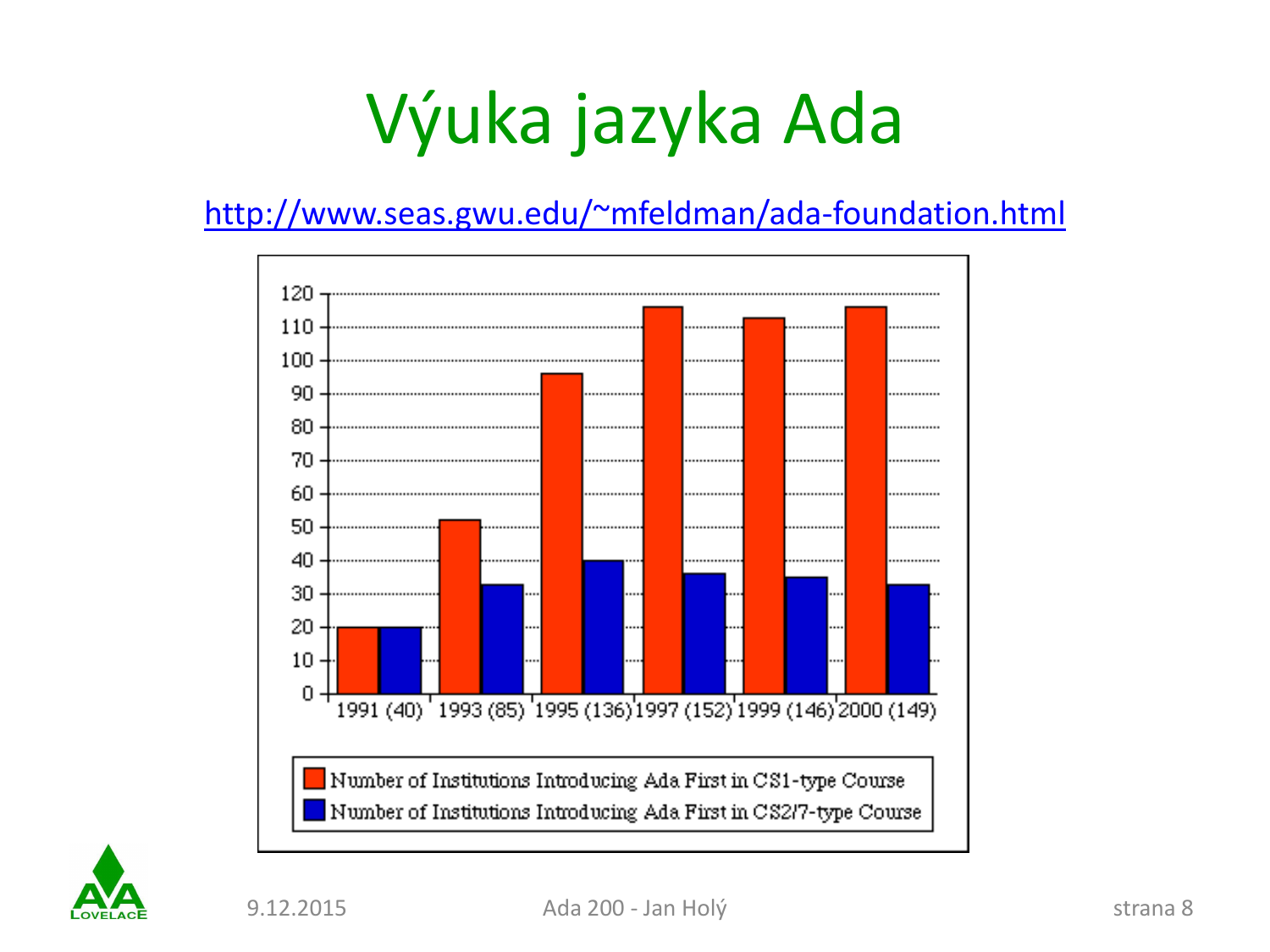#### **Organizace**

- [Ada-Europe](http://www.ada-europe.org/) -- the organization of European Ada Organizations
	- [21](http://www.ada-europe.org/conference2016)[st](http://www.ada-europe.org/conference2016) [International](http://www.ada-europe.org/conference2016) [Conference](http://www.ada-europe.org/conference2016) [on Reliable](http://www.ada-europe.org/conference2016) [Software Technologies -](http://www.ada-europe.org/conference2016) [Ada-](http://www.ada-europe.org/conference2016)[Europe](http://www.ada-europe.org/conference2016) [2016](http://www.ada-europe.org/conference2016) Pisa, Italy, June 13-17, 2016
	- Ada User Journal (online archiv zdarma kromě 4 nejnovějších vydání)
- [ISO/IEC JTC1/SC22/WG9 \(Ada\)](http://www.dkuug.dk/JTC1/SC22/WG9/) -- the ISO home of Ada Standards
- [SIGAda](http://www.acm.org/sigada/) -- the Special Interest Group of ACM
- [Ada Semantics Interface Specification \(ASIS\) Working Group](http://www.acm.org/sigada/wg/asiswg/asiswg.html)
- [AdaIC](http://www.adaic.org/) -- the new Ada Information Clearinghouse
- LinkedIn Group: Ada Programming Language
	- [www.linkedin.com/groups/114211](http://www.linkedin.com/groups/114211)
- AdaCore -- GNAT Pro, Academic Program, GPL Edition
- <http://www.ada-poland.org/>